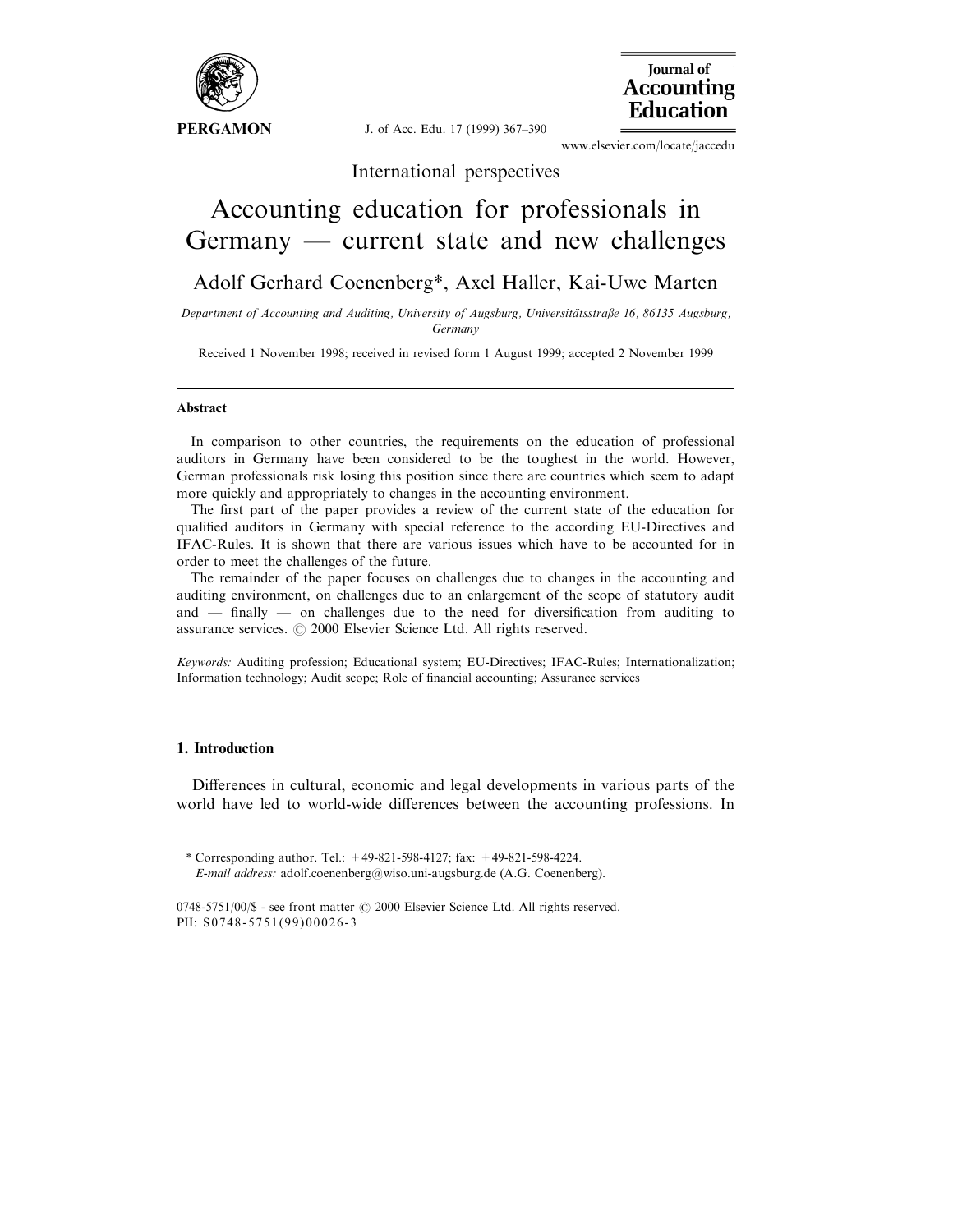spite of these differences, there exist European and world-wide efforts to contribute to a standardization of the accounting and auditing standards of individual countries. On the European level, reference should be given to the Council of the European Union, which has issued a series of EC-Directives, and the Federation of European Professional Accountants ('Fédération des Experts Comptables Européens', FEE). A particular effort at global standardization of auditing standards has been made since 1977 by the International Federation of Accountants (IFAC).

Among the auditing standards of individual countries, a special role is attributed to the educational standards, since it is assumed that adherence to a minimum level will have a positive effect on audit quality (Needles, 1990). The aim of the current paper is to describe the present accounting educational system of the accounting profession in Germany (German qualified auditors) against the background of international efforts at standardization, and to discuss future challenges for the education of professional accountants.

The paper is organized as follows. Section 2.1 describes the present requirements for the qualified auditors according to the European Directives and the IFAC standards and guidelines which apply world-wide. Section 2.2 discusses the current state of the education of accountants for members of the German accounting profession. Section 2.3 deals with the question of whether or not the requirements discussed in section 2.1 are met by the German educational system in accounting. The challenges for the auditing profession and their implications for education in accountancy are examined in section 3. A conclusion is given in section 4.

#### 2. Current state of accounting education for professionals

#### 2.1. International requirements for the education of accountants in Germany

The following section describes the international requirements with which the education of qualified auditors in Germany has to comply. The term 'education' includes both theoretical and practical education leading to professional certification. The term 'statutory auditors' describes persons who have passed the examination of professional competence and are thus entitled to audit and attest the financial statements of companies. The terms 'candidate' and 'trainee' refer to persons who fulfil the entry requirements for the examination of professional competence (Needles, 1990).

#### 2.1.1. Requirements of the Eighth Directive

The Eighth Directive was adopted by the Council of Ministers of the European Community in April 1984 and deals with the degree of competence of accountants who may be authorized to perform legally required audits (Evans & Nobes, 1998; Margerison & Moizer, 1996; Needles, 1990). The minimum requirements for the